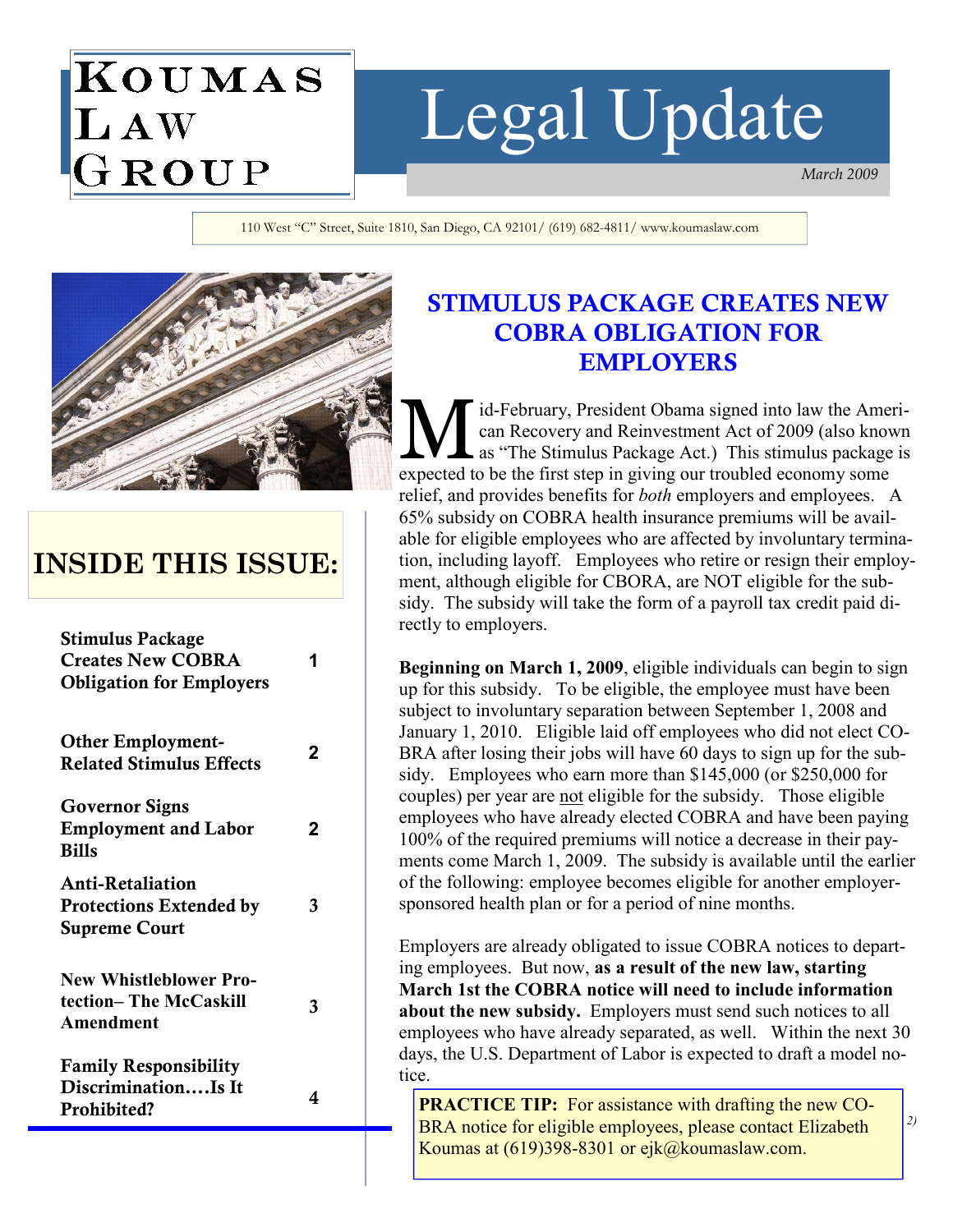(Continued from page 1)

### OTHER EMPLOYMENT-RELATED STIMULUS EFFECTS

 The new Stimulus Act also provides other boosts to our country's financial status which impact the workplace, including the following:

### Tax Credits

Eligible employees will receive tax credits, up to \$400 per individual and \$800 per couple, which are expected to be distributed on a weekly basis beginning around June 2009. Employees earnings less than \$75,000, and couples earning less than \$150,000 will be eligible for this tax credit. The credit will amount to approximately \$13 per week, and will take the form of a reduced federal income tax withholding from an employee's paychecks. Workers making \$75,000-\$95,000 (\$150,000-\$190,000) for couples) will receive a prorated credit amount.

### The Employ American Workers Act

The Employ American Workers Act, also part of the stimulus package signed into law by President Obama, forbids employers who receive funding under the Troubled Assets Relief Program (TARP) from hiring additional H1-B foreign workers unless the employer has complied with the H1-B "dependent employer" rules. Starting in 2008, the TARP began providing assistance to certain companies in financial trouble. Under the Employ American Workers Act, employers receiving TARP funds will have to attest that no U.S. worker in a comparable position have been laid off during the 90-day period prior to filing an H1-B petition to hire a foreign worker.

### Extended Unemployment Benefits

The stimulus package also extends a current program an additional nine months, which provides individuals with an additional seven weeks of unemployment insurance benefits. The stimulus law also increases weekly unemployment checks by \$25. Further, individuals will owe no federal income tax on the first \$2,400 of unemployment insurance benefits received.

### GOVERNOR SIGNS EMPLOYMENT AND LABOR BILLS

THE

On February 20, 2009, Governor Schwarzenegger signed Senate Bill 9, which per-<br>tains to labor compliance for Public Works and Assembly Bill 2, which relates to<br>Alternative Workweek Schedules. tains to labor compliance for Public Works and Assembly Bill 2, which relates to Alternative Workweek Schedules.

Senate Bill 9: Existing law defines "public works," for purposes of regulating public works contracts, as construction, alteration, demolition, or repair work (among other things) that is performed under contract and paid for, in whole or in part, with public funds. According to current law, all workers employed on public works must be paid no less than the general prevailing rate per diem wage for work, except for public works projects of less than \$1000.

This new law amends certain sections of the Public Contract Code and adds a section to the Water Code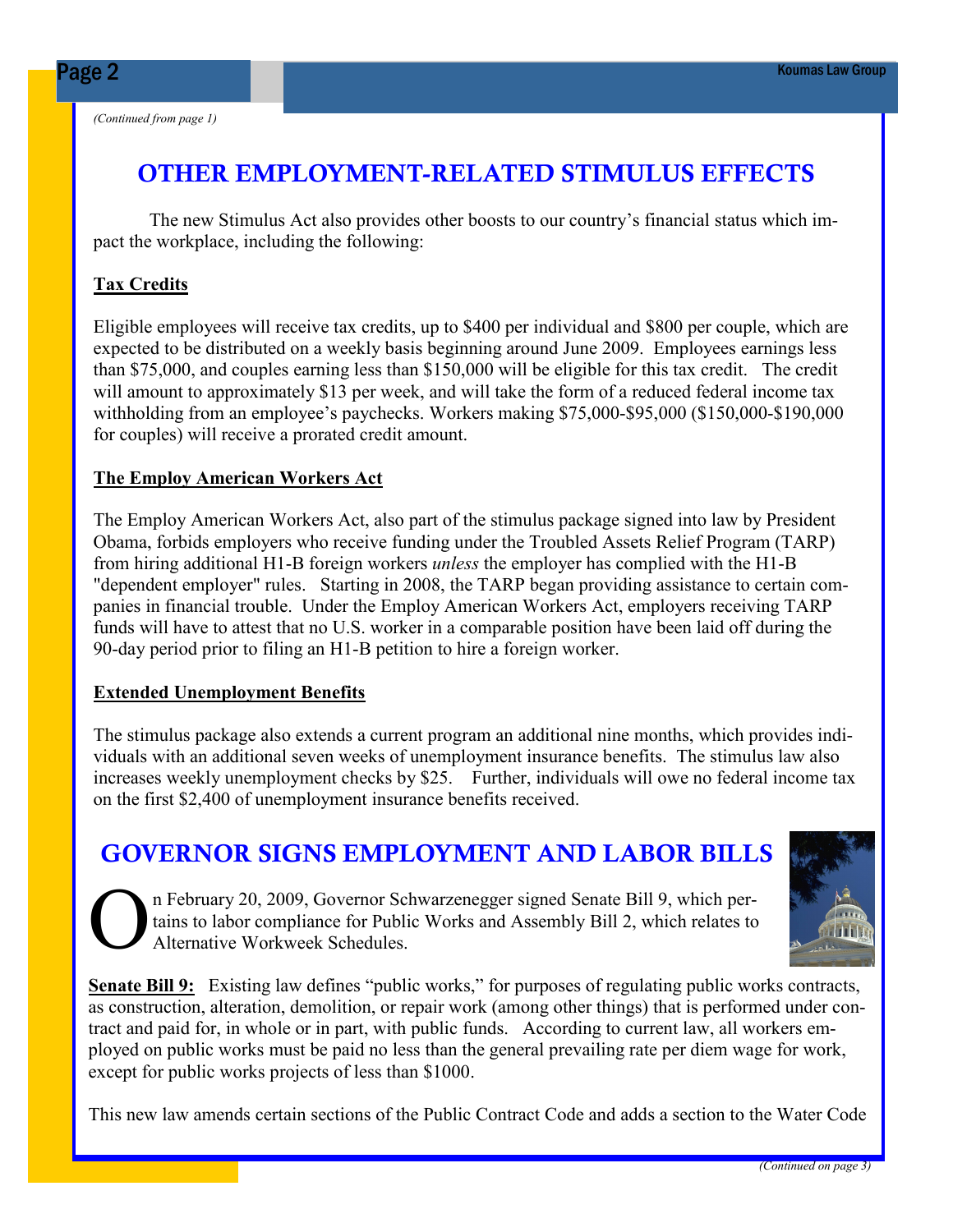### (Continued from page 2)

relating to public works. According to a letter authored by the Governor, explaining the rationale behind the SB 9's passage, he commented on the continued litigation over the Legislature's Constitutional authority to impose prevailing wage obligations on municipal projects of charter cities, which is yet to be determined by the courts, and is unaffected by this bill.

SB 9 narrows the potential prevailing wage obligations for charter cities involving work on water, sewer or storm drain systems that have been extended to disadvantaged communities. The Governor's letter further states that the Legislature's uncodified findings in the bill clarify that should it be found that the Legislature lacked authority to impose prevailing wage obligations on municipal projects, the mere extension of the water, sewer or drain systems into disadvantaged communities will not itself subject any further work on those systems within the charter city's boundaries to prevailing wage obligations.

**Assembly Bill 2:** Existing law authorizes employers to propose to employees alternative workweek schedules ["AWS"] (no more than 10 hours a day in a 40 hour workweek without the payment of overtime compensation) that may either be a single, standard work schedule, or part of a menu of work schedule options. Under current law, 2/3 approval by secret ballot in an election held for the work unit affected is needed for adoption of the AWS, pursuant to the requirements set forth in the Wage Orders.

This bill defines "work unit" for purposes of the new provisions, and would allow inclusion of a regular schedule of an 8-hour days to be in the menu of work schedule options, with specified overtime compensation addressed with that option. Where a menu of work schedule options is adopted, the bill also authorizes employees to move from week to week, from one work schedule to another on the adopted menu of options, with the consent of the employer.

**PRACTICE TIP:** Employers considering proposal of Alternative Workweek Schedules should review the specific procedural mandates to ensure compliance in the election process, and avoid risk of improper adoption and exposure to payment of overtime compensation. For assistance with AWS elections, contact Ms. Koumas at ejk@koumaslaw.com or (619)398-8301.

### ANTI-RETALIATION PROTECTIONS EXTENDED BY SUPREME COURT

The U.S. Supreme Court has extended the protections afforded under our federal anti-retaliation law.<br>In Crawford v. Metropolitan Government of Nashville and Davidson County, the high court ruled<br>that Title MII's article th that Title VII's anti-retaliation provision extends to an employee who speaks out about discrimination while answering questions during an employer's internal investigation.

The employer argued that Title VII protects only employees who either: (1) initiate a harassment claim, or (2) participate in an investigation following a formal Equal Employment Opportunity Commission (EEOC) complaint. The U.S. Supreme Court, however, ruled that Title VII's anti-retaliation provisions cover employees who disclose harassment or discrimination even where the employee does not lodge a formal complaint or is simply responding to questions in an internal investigation.

# New Whistleblower Protection– The McCaskill Amendment.

The Stimulus Package passed by President Obama did not include advocate-proposed measures for strong whistleblower protection. This was surprising given that federal employees are often the first